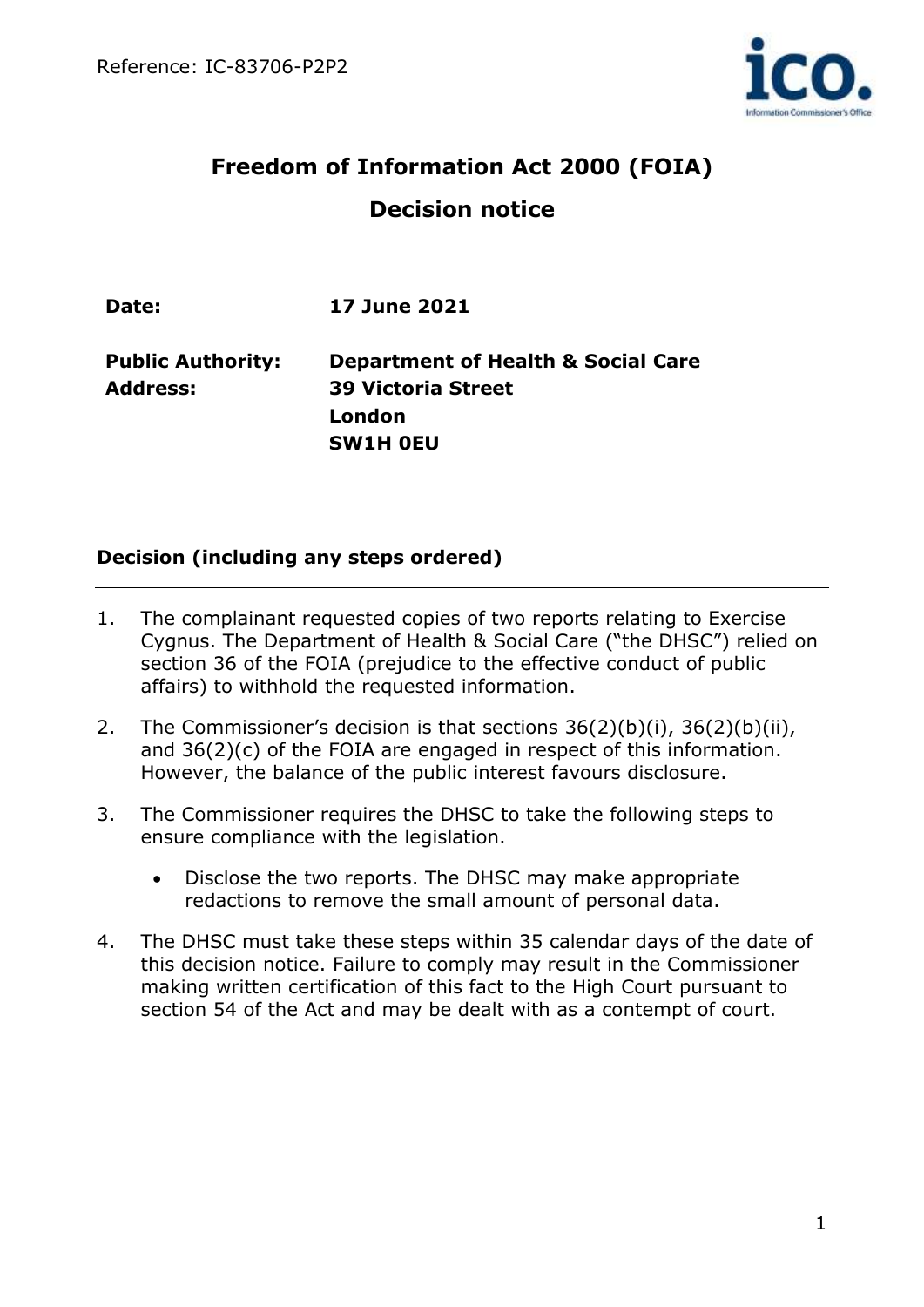

### **Request and response**

5. On 21 December 2020 the complainant requested information of the following description:

*"[1] Pandemic Influenza Briefing paper – NHS Surge and Triage (completed December 2017) – please provide me with a copy of this report.*

*"[2] Pandemic Influenza Briefing paper – Adult social care and community healthcare – please provide me with a copy of this report."*

- 6. On 22 January 2021, the DHSC responded. It refused to provide the requested information and stated that it was relying on section 36 of the FOIA to withhold it.
- 7. The complainant requested an internal review on the same day. The DHSC sent the outcome of its internal review on 18 February 2021. It upheld its original position.

#### **Scope of the case**

- 8. The complainant first contacted the Commissioner on 22 January 2021 to complain about the way his request for information had been handled. At that point, the DHSC had not had an opportunity to carry out an internal review.
- 9. Once the DHSC had completed its internal review, the complainant contacted the Commissioner again and the complaint was accepted. Given the general interest in the subject matter of the withheld information and its relevance to matters of current national debate, she decided to commence her investigation immediately.
- 10. The Commissioner considers that the scope of her investigation is to determine whether the DHSC has correctly applied section 36 of the FOIA to the withheld information.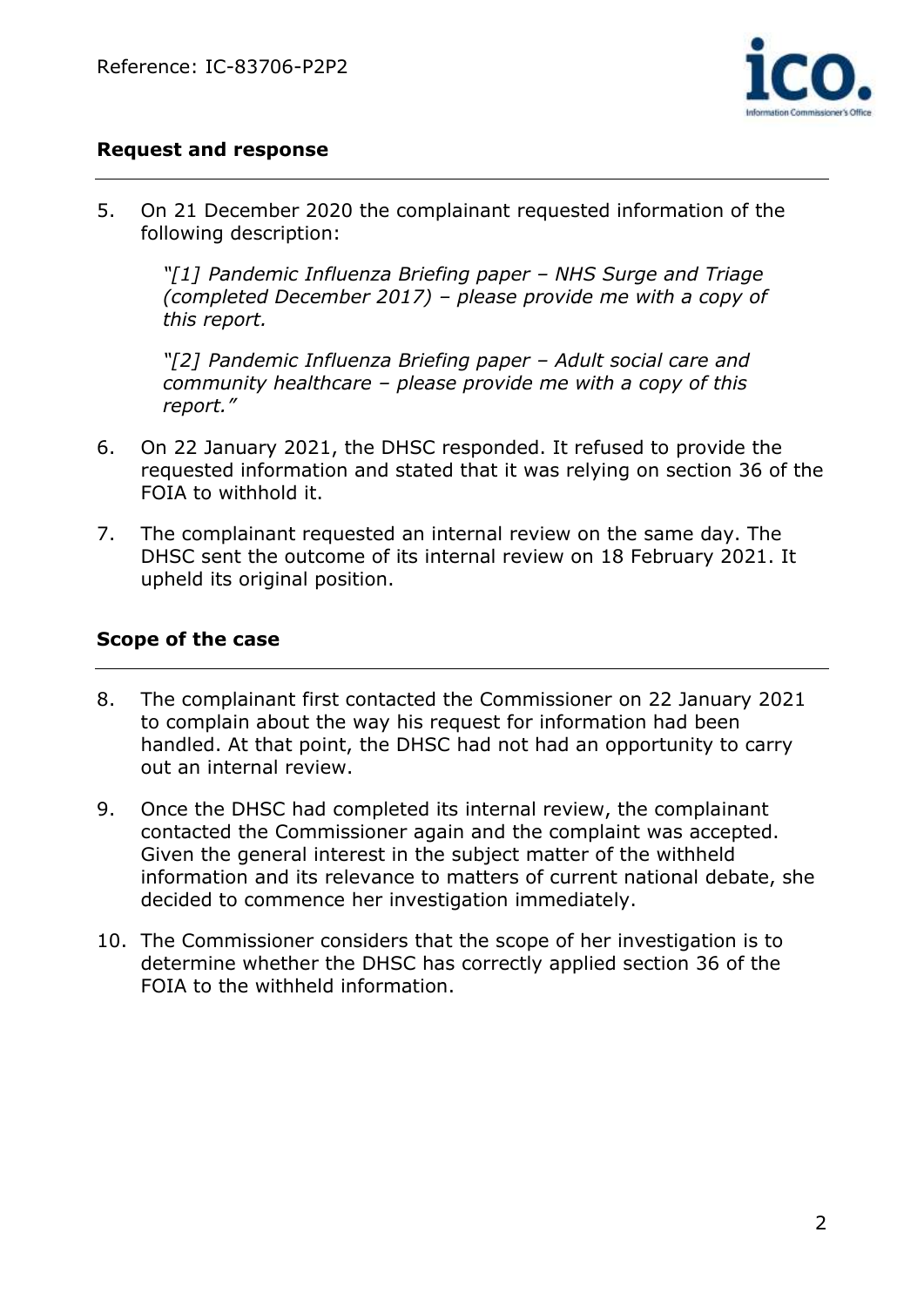

# **Background**

11. Exercise Cygnus was a pandemic preparedness exercise that was run in October 2016 to test how UK's health system would respond to an influenza pandemic. A variety of different organisations including NHS trusts, police forces, fire and rescue services and local authorities took part – alongside teams from central government. The Exercise Cygnus Report concluded that the UK's preparedness was not sufficient to cope with the demands of a severe pandemic. $1$ 

#### **Reasons for decision**

Section 36 – Prejudice to the Effective Conduct of Public Affairs

- 12. Section 36(1) states that this exemption can only apply to information to which section 35 does not apply.
- 13. Section 36(2) states that information is exempt from disclosure if, in the reasonable opinion of the Qualified Person, disclosure of the information:
	- *(a) would, or would be likely to, prejudice—*
		- *(i) the maintenance of the convention of the collective responsibility of Ministers of the Crown, or*
		- *(ii) the work of the Executive Committee of the Northern Ireland Assembly, or*
		- *(iii) the work of the Cabinet of the Welsh Assembly Government.*
	- *(b) would, or would be likely to, inhibit—*
		- *(i) the free and frank provision of advice, or*
		- *(ii) the free and frank exchange of views for the purposes of deliberation, or*
	- *(c) would otherwise prejudice, or would be likely otherwise to prejudice, the effective conduct of public affairs.*

1

[https://assets.publishing.service.gov.uk/government/uploads/system/uploads/attachment\\_d](https://assets.publishing.service.gov.uk/government/uploads/system/uploads/attachment_data/file/927770/exercise-cygnus-report.pdf) [ata/file/927770/exercise-cygnus-report.pdf](https://assets.publishing.service.gov.uk/government/uploads/system/uploads/attachment_data/file/927770/exercise-cygnus-report.pdf)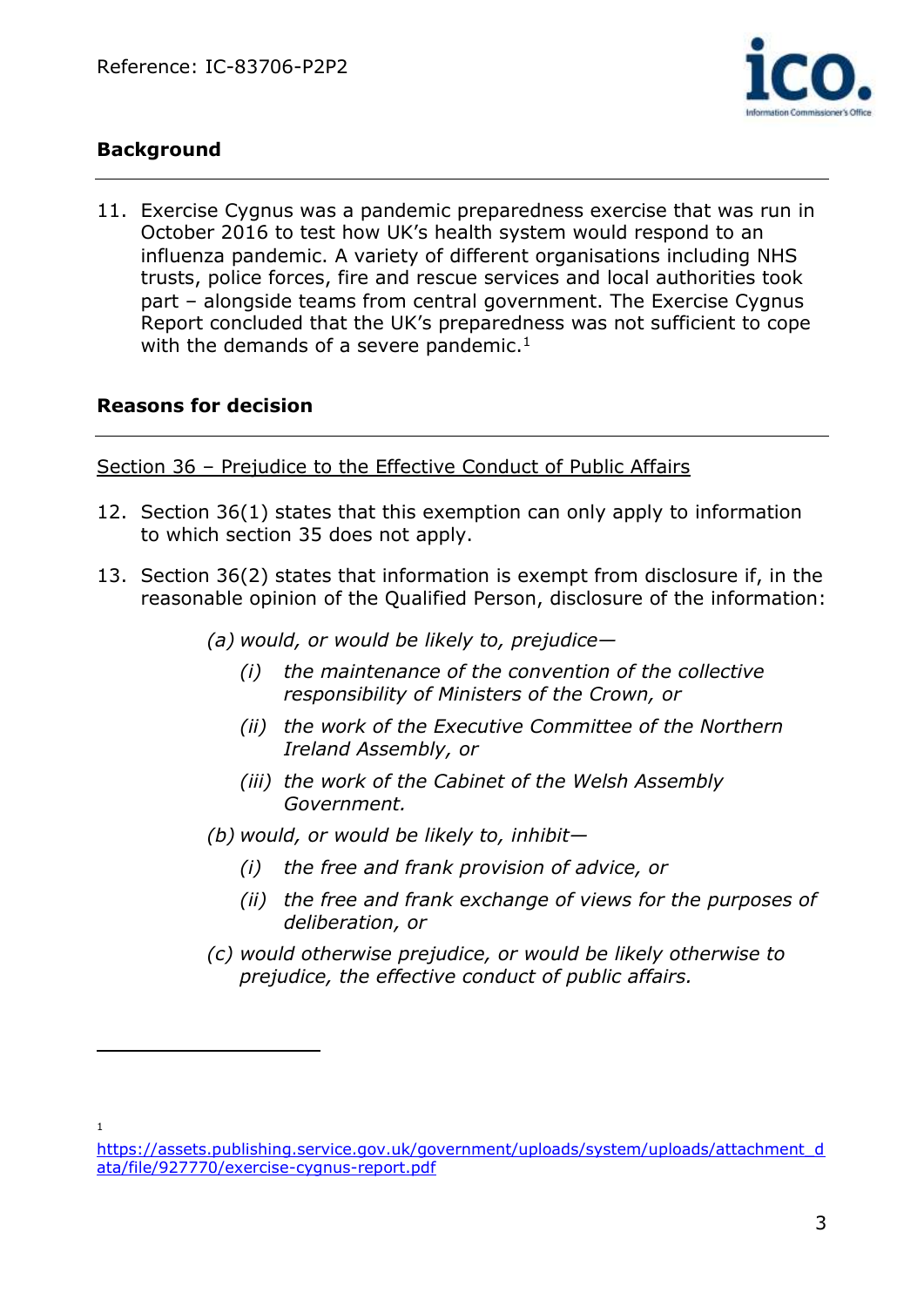

14. Section 36 is a unique exemption within the FOIA in that it relies on a particular individual (the Qualified Person) within the public authority giving an opinion on the likelihood of prejudice occurring. It is not for the Commissioner to stand in the shoes of that individual and provide her own opinion. The Commissioner's role in determining whether or not the exemption has been correctly applied is to: establish that an opinion has been provided by the Qualified Person; assure herself that that opinion is "reasonable" and; make a determination as to whether there are public interest considerations which might outweigh any prejudice.

## *The Qualified Person's Opinion*

- 15. DHSC furnished the Commissioner with a copy of a submission that had been provided to Jo Churchill MP on 20 January 2021, outlining why it would be appropriate to rely on section 36 to withhold the requested information. The DHSC also provided a copy of a response sent from the Minister's Private Office the following day stating that the Minister had agreed that the exemption should be used.
- 16. Ms Churchill was (and remains at the date of this notice) the Parliamentary Under Secretary of State for Prevention, Public Health and Primary Care. Section 36(5) of the FOIA states that any Minister of the Crown is entitled to act as the qualified person in respect of a government department
- 17. Whilst it would have been preferable if Ms Churchill had more explicitly adopted the arguments in the submission as her own, the Commissioner nevertheless accepts that this is the case. She is therefore satisfied that that the Qualified Person gave an opinion on 21 January 2021.

#### *What was the Qualified Person's Opinion?*

- 18. The Qualified Person's Opinion stated that three limbs of section 36 were engaged. Namely section  $36(2)(b)(i)$ ,  $36(2)(b)(ii)$  and  $36(2)(c)$ .
- 19. The Opinion states that:

*"[The Qualified Person] consider[s] it likely that release, especially at this time when the COVID-19 caseload is very high, could lead to an inaccurate understanding of the pandemic response amongst the public and negative changes in care-seeking behaviour. This is not in the public interest.*

#### *"Specifically:*

• *There is a risk that members of the public incorrectly believe that the hypothetical mechanisms for population triage and prioritisation of social and healthcare services described in the*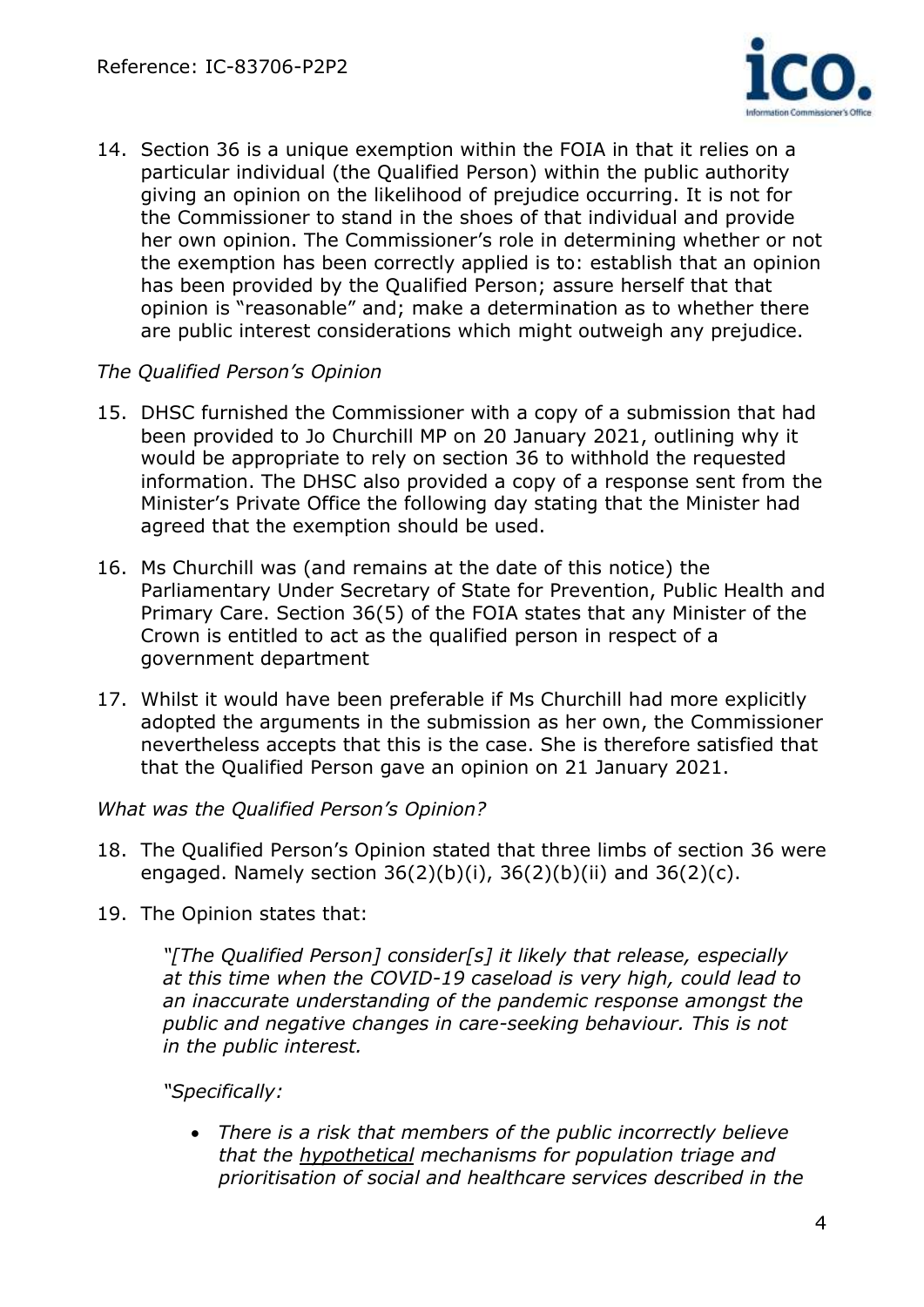

*briefing papers are being deployed in the current COVID-19 response. This is not the case. The current high COVID-19 caseload makes this misunderstanding more likely.* [original emphasis]

- *This misunderstanding could lead to a loss of confidence in NHSE/I, all NHS trusts and the Government. The loss of confidence could lead to a reduction in care-seeking behaviour with consequential negative health impacts.*
- *There is a risk of increased anxiety about the Government's response to COVID-19, particularly the treatment of those suffering from COVID-19 and other ill health. This could impact on mental health and behaviour towards medical staff.*

*"Disclosing these documents at this time is also likely to have a chilling effect on free and frank discussions in the future. A loss of a safe, open and frank space for Government officials and Ministers to discuss options for pandemic response similar to those set out in these two documents could damage the quality of advice and deliberation, potentially leading to a negative impact on decision making. It is important to preserve a safe space to develop ideas, debate live issues, and reach decisions away from external interference and distraction."*

#### *Is the Qualified Person's Opinion reasonable?*

- 20. With regards to sections  $36(2)(b)(i)$  and (ii), the Commissioner is sceptical that disclosure would be likely to prejudice the free and frank provision of advice or the free and frank exchange of views for the purposes of deliberation. The exercise was carried out in 2016 and the final report produced in July 2017. At the time of the request in December 2020 there was little need for safe space to share ideas, debate these and deliberate on ways forward. This had already been completed.
- 21. In respect of a chilling effect, the Commissioner considers that civil servants should be robust, forthright and not easily dissuaded from sharing their views – regardless of the possibility of disclosure. The withheld information itself contains a large amount of factual information and it is difficult to see why public health officials would be dissuaded from providing such information in the future. The Qualified Person's Opinion does not put forward any specific arguments as to why disclosure of this specific withheld information would create a significant chilling effect in the future.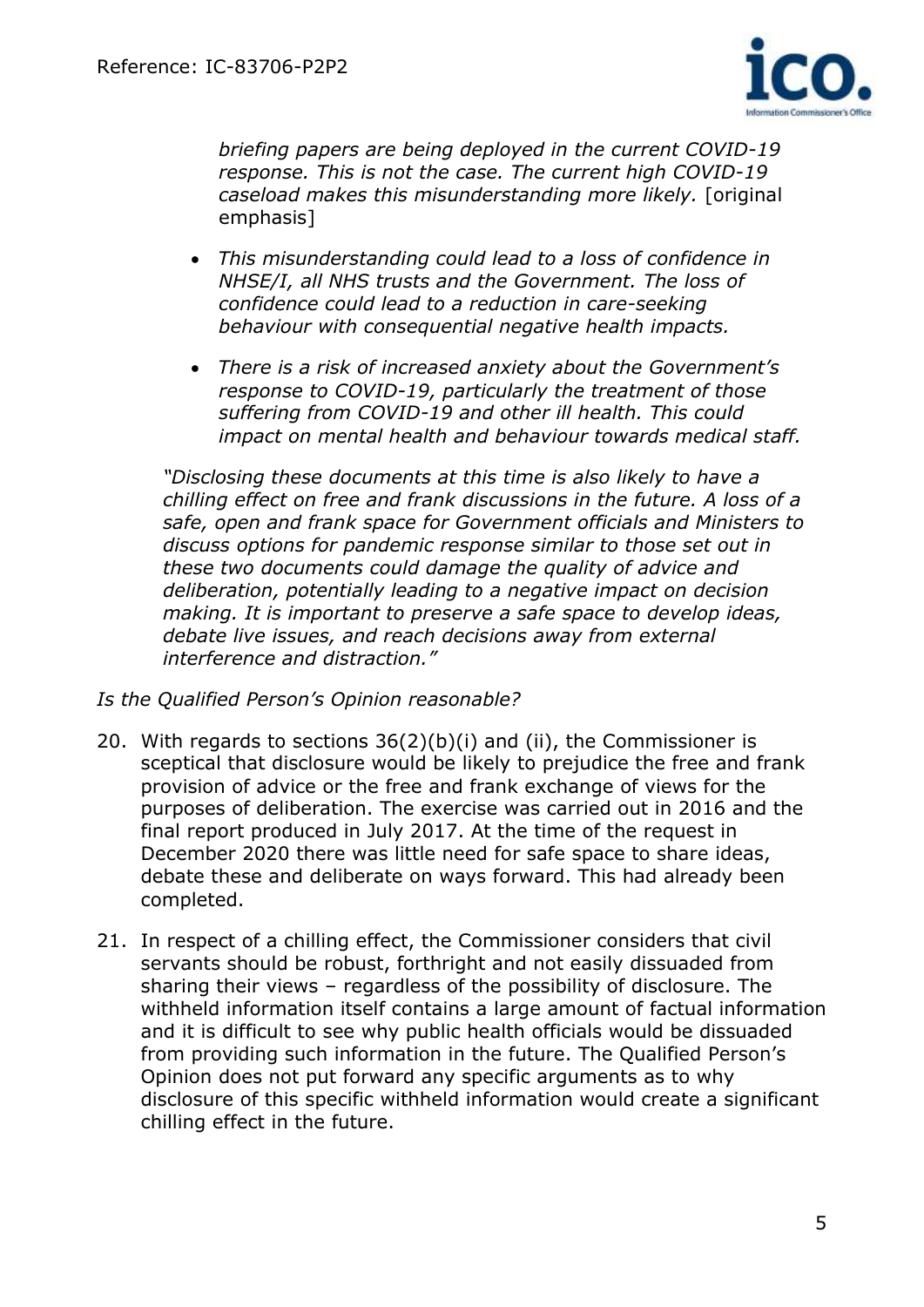

- 22. However, the Commissioner also recognises that the Qualified Person's Opinion need not be the most reasonable opinion a person could hold.
- 23. The Qualified Person has failed to clarify whether prejudice "would" result from disclosure or whether it only "would be likely to" result. In the absence of such a clarification, the Commissioner has therefore applied the lower bar of likelihood. Having done so, the Commissioner does not consider that it is a wholly unreasonable opinion to consider that disclosure might result in some form of inhibition in future – although the likelihood and severity of any inhibition will be considered further in the public interest test.
- 24. The Commissioner therefore accepts that section 36(2)(b)(i) and (ii) are engaged.
- 25. In respect of section 36(2)(c), the Commissioner's guidance on this limb of the extension states that, in order for it to be engaged, the Qualified Person must be able to identify some form of prejudice not envisaged by any other limb of the exemption.
- 26. In this case, the Qualified Person's Opinion has pointed to the possibility of individuals being dissuaded from seeking care, should they need it, because of a (misguided) perception that the Government is operating a policy of population triage.
- 27. The Opinion seeks to argue that disclosure of the withheld information, containing details of a hypothetical exercise, would confuse the general public as to what the Government's actual policy was. Members of the public who required care would not seek it because they believe they will be unable to have their concerns addressed – this can have potentially serious consequences (both for the individual and for the health service) if easily-treatable problems are not picked up early.
- 28. Once again, the Commissioner is not convinced (as she will go on to explain) that this prejudice is as likely or as severe as is claimed. However, once again she accepts that this Opinion falls within a spectrum of opinions that a reasonable person might hold and she therefore accepts that this limb of the exemption is also engaged.

## *Public interest test*

- 29. Section 36 is a qualified exemption and therefore, even where prejudice is identified as resulting from disclosure, the information can only be withheld if the balance of the public interest favours maintaining the exemption.
- 30. Because the Commissioner has found that the lower bar of "would be likely to prejudice" has been met, this carries less weight in the public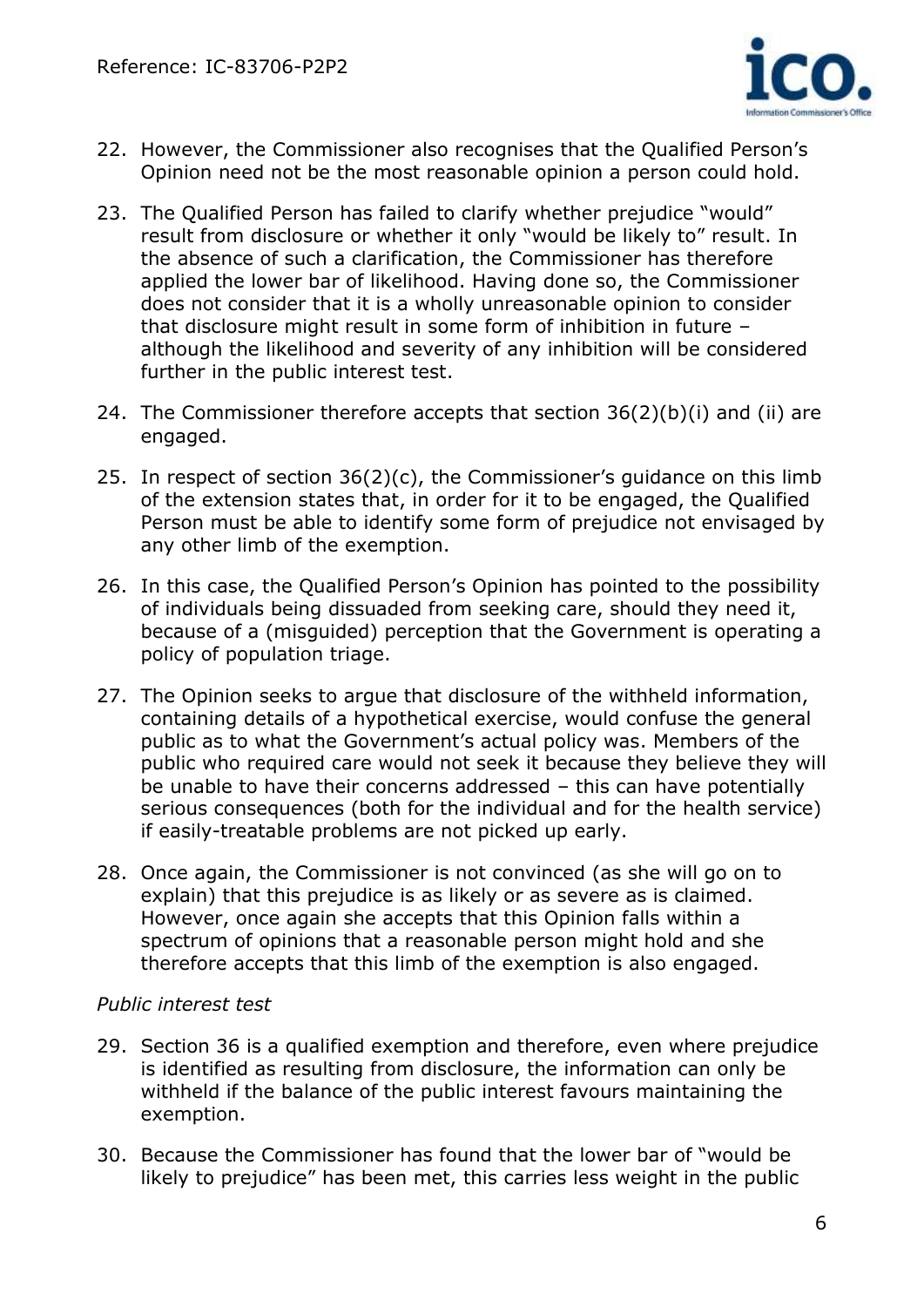

interest test. Whilst there will always be some inherent public interest in preventing any identified prejudice from occurring, the weight to be assigned to that public interest will vary depending on the likelihood and severity of the prejudice identified.

31. In explaining why the public interest favoured maintaining the exemption, the DHSC explained that:

> *"The department believes that there was a risk that members of the public would believe, incorrectly, that the hypothetical mechanisms for population triage and prioritisation of social and healthcare services described in the briefing papers were being deployed in the current COVID-19 response. At the time of the request, the number of COVID-19 cases was very high and hospital critical care capacity was strained. It would therefore have been feasible to members of the public at that time that not all patients could be treated and that the hypothetical triage mechanisms described in the briefing papers were being implemented. Neither situation was in fact the case.*

> *"The potential for misunderstanding has been aptly demonstrated by a Sunday Times article with sensationalist headlines. This article followed on from journalists becoming aware of draft triage papers, different from but similar in principle to those being requested under this FOI, leading to misunderstanding and claims that people were being denied care. Much like the briefings requested under this FOI, the triage tool referenced in the Sunday Times article was never actually finalised or used, but this did not stop inaccurate reporting. NHSE&I felt it was essential to publish a full rebuttal blog explaining the inaccuracy of the article.*

> *"Our concern was that a misunderstanding about the nature and use of triage mechanisms could have led to a loss of confidence in NHSE&I, all NHS trusts and the Government which, in turn, may have led to a reduction in care-seeking behaviour and consequential negative health impacts. The newspaper article shows how feasible it is that publication of the requested information would lead to similar misunderstandings and media reports, with the potential negative consequences outlined in the submission to the qualified person, including putting people off attending healthcare settings when needed.*

32. The DHSC also drew the Commissioner's attention to public comments made by several eminent scientists and doctors who had expressed concern about the possibility of patients failing to seek treatment.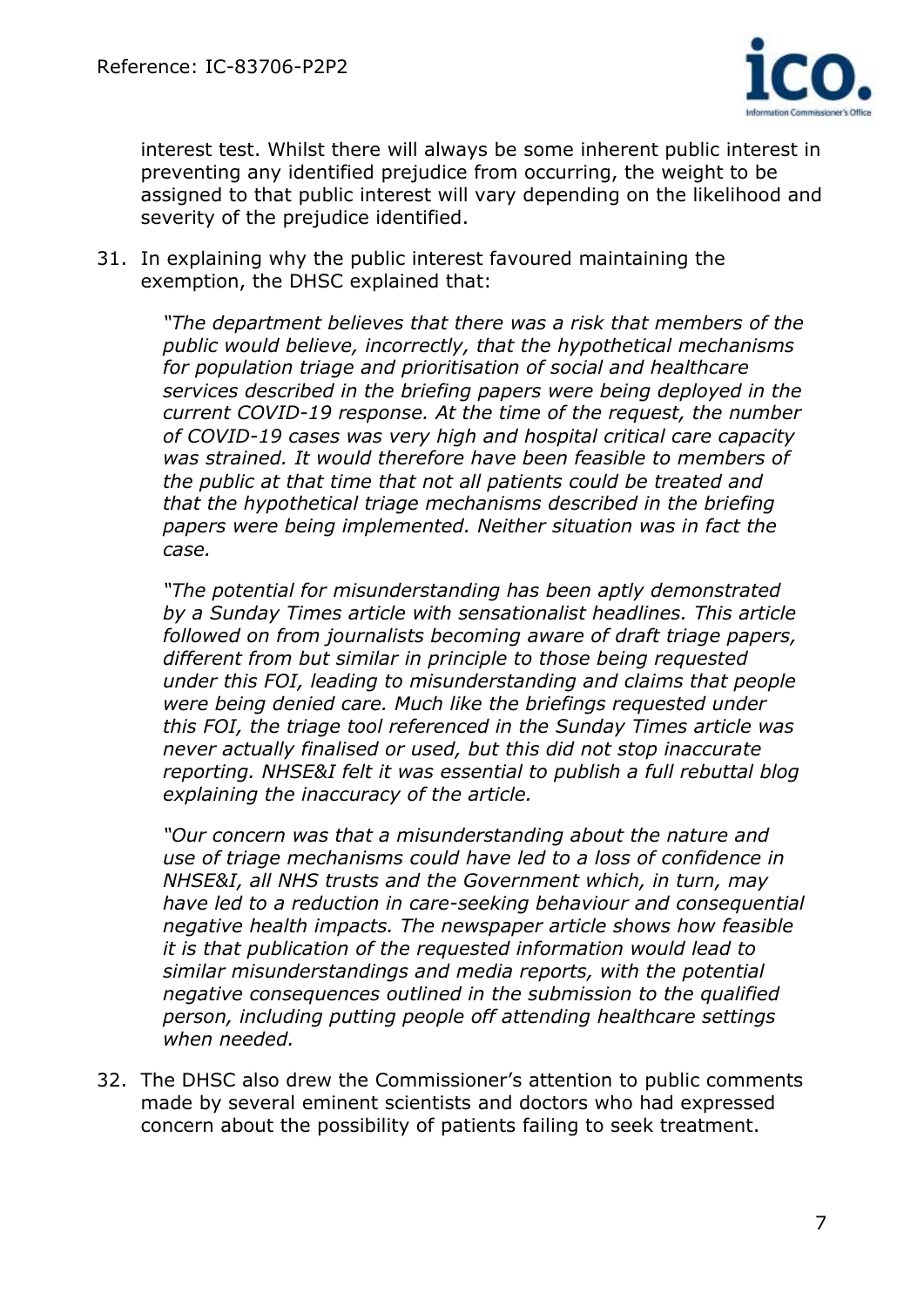

- 33. On the other side of the ledger, the complainant, who is himself a doctor, pointed to the strong public interest in understanding whether the Government had a population triage plan and in what circumstances that plan would be implemented.
- 34. Just over a week before the DHSC responded to the request, the Nuffield Council for Bioethics had called on the Government to publish "authoritative and comprehensive national guidelines" in order to assist medical professionals – who would be responsible for implementing any triage plan.<sup>2</sup>
- 35. A national plan for patient triage would, the complainant argued, be extremely controversial and would require a national debate:

*"Disclosure of the Reports will go towards increasing the public understanding of the fact of and development of any policy on this issue – or indeed the absence of any such policy – and would allow a more informed debate.* 

*"Secondly, there is a reasonable expectation that NHS England and the DHSC will discuss issues and formulate policy relating to public health, including the possible need for and/or basis of using population triage, in a free and frank manner with the public. These are matters on which there should be informed public debate."*

- 36. The complainant also pointed to the amount of information that had already been released into the public domain – apparently without causing prejudice.
- *The Commissioner's view*
- 37. In the Commissioner's view, the balance of the public interest in this case favours disclosure of the information.
- 38. The Commissioner considers that the DHSC failed to give any meaningful thought to the public interest in disclosure. After comparing the two reports being withheld here to the National Security Risk Register, it noted that:

*"We considered arguments recognising that at some point in time it will be beneficial for the requested information to be released to the public. However, due to the sensitivity of the information discussed* 

<sup>2</sup> [https://www.nuffieldbioethics.org/news/statement-the-need-for-national-guidance-on](https://www.nuffieldbioethics.org/news/statement-the-need-for-national-guidance-on-resource-allocation-decisions-in-the-covid-19-pandemic)[resource-allocation-decisions-in-the-covid-19-pandemic](https://www.nuffieldbioethics.org/news/statement-the-need-for-national-guidance-on-resource-allocation-decisions-in-the-covid-19-pandemic)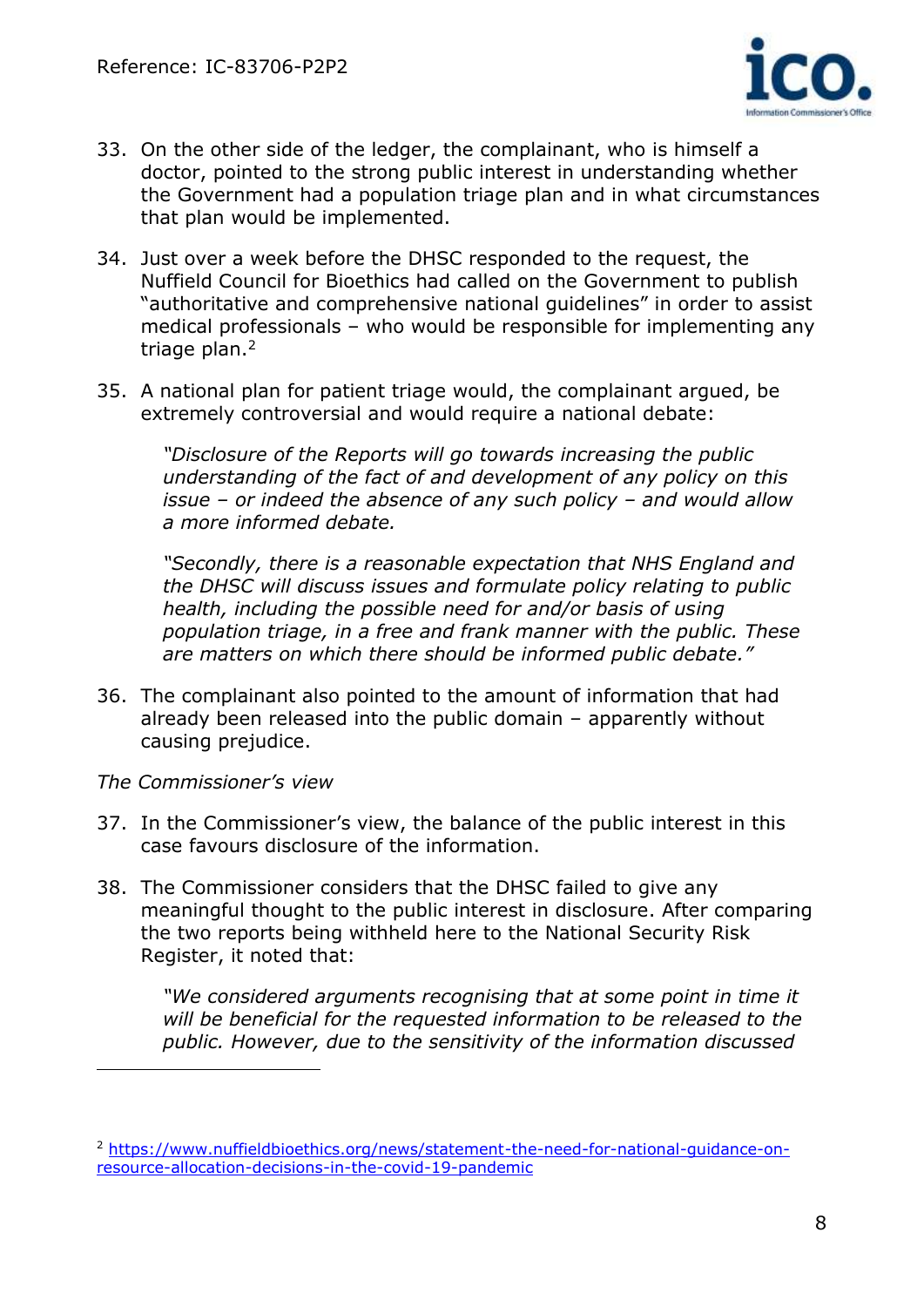

*in the documents in relation to the UK's response to the current global pandemic, it was agreed that it would not be in the public interest for this information to be released at this time."*

- 39. The Commissioner is issuing this decision notice at the same time as another decision notice (IC-55785-Q0Y1) to Public Health England – covering similar information, but requested in May 2020. In that decision notice, the Commissioner agreed with similar arguments to those advanced here by the DHSC and noted that, because of the timing of the request (slightly after the first peak of the pandemic), the public interest favoured maintaining the exemption.
- 40. In the present case, the request was made in December 2020 and responded to in January 2021. A considerable amount had changed between May and December of 2020 and, in the Commissioner's view, those changes have now tipped the balance of the public interest in favour of disclosure.
- 41. Firstly, the DHSC took the decision, in October 2020, to publish the main Exercise Cygnus report. The same arguments which it has relied upon to withhold the present information would, in the Commissioner's view, apply equally to the main report. It is difficult to see why additional prejudice would be caused by disclosure of these reports and the DHSC has not specified why this would be the case.
- 42. Secondly, the Commissioner considers that the DHSC's arguments about the possibility of a hypothetical exercise causing confusion would no longer carry significant weight at the point it responded to this request. By January 2021, the UK had already experienced three lockdowns and the public would be familiar with the approach that the Government *was* taking to deal with the pandemic – as opposed to a *hypothetical* exercise involving a similar but different virus. The Commissioner is satisfied that the public are and would be, able to distinguish between a four-year old report, in respect of a different (and hypothetical) virus and the real world data showing how the Government was dealing with the pandemic.
- 43. Thirdly, the Commissioner is not persuaded that there is a significant likelihood of disclosure causing the public to avoid seeking treatment above and beyond what was already happening.
- 44. The DHSC's arguments point out that there were already concerns that individuals who would ordinarily have sought medical treatment had been dissuaded from doing so. Indeed, a report considered by the Government's Scientific Advisory Group (SAGE) in July 2020 noted this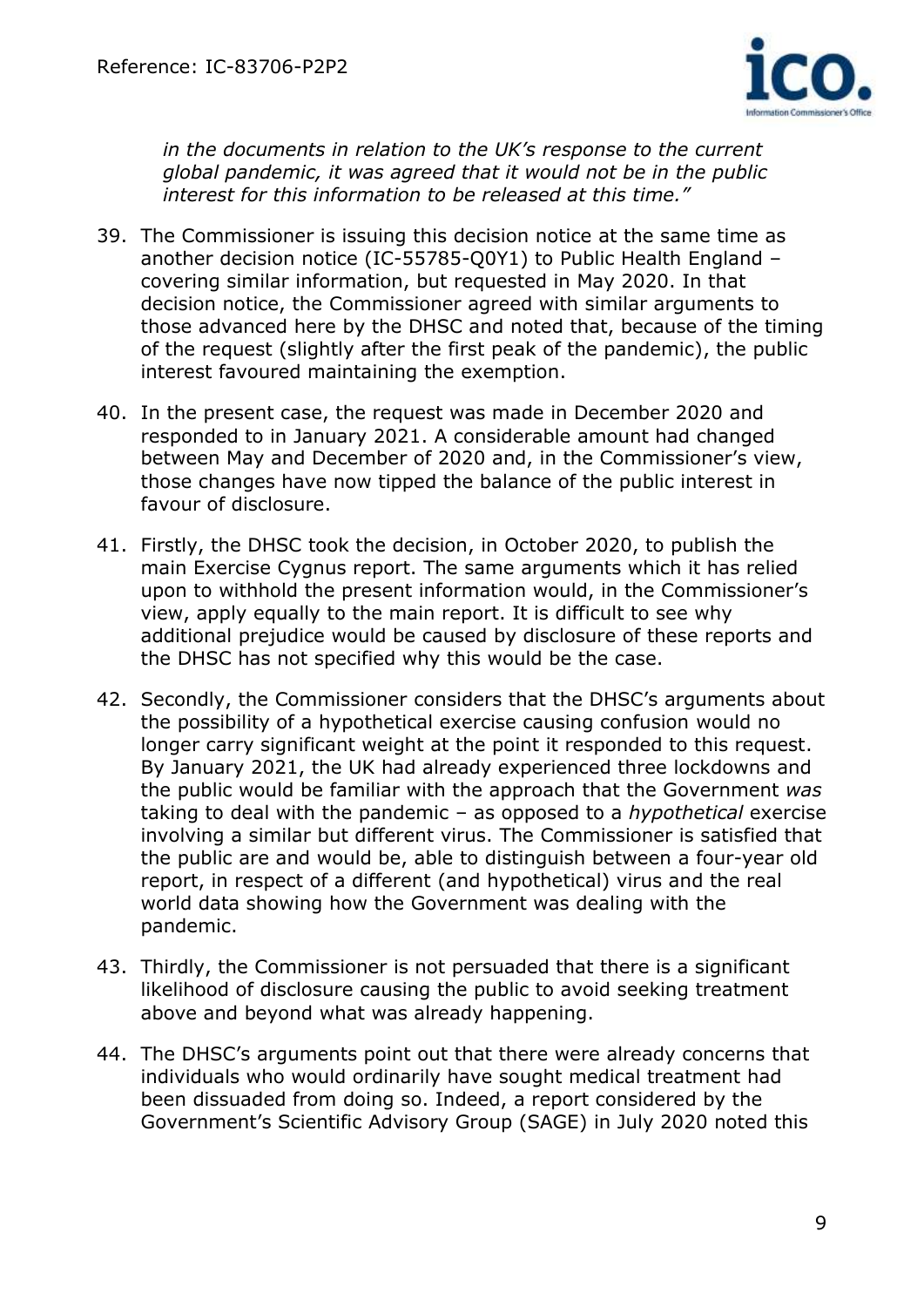

concerning trend. Although the report also noted that the trend was observable in Canada, Australia and Europe.<sup>3</sup>

- 45. In the Commissioner's view the more likely cause of such avoidance is a perception that hospitals (and medical professionals more generally) were so full of Covid-19 patients that they would either be unable to treat anyone else or that a visit to a hospital would significantly increase the risk of a Covid-19 infection. The widespread coverage of crowded hospitals and equipment shortages in the media would have heightened this perception amongst the public. This effect would be amplified because those most likely to need treatment (the elderly and infirm) were also those most at risk from the virus.
- 46. Given this saturation of media coverage, the Commissioner is therefore not persuaded that disclosure of this information, at the point the request was responded to, would have caused significant numbers of additional people to avoid seeking treatment. Whilst the Commissioner could accept such an argument at the start of the pandemic, by January 2021, assumptions about hospitals and the benefits of treatment would have been "baked in" to people's behaviour. Disclosure of the information would therefore have substantially less impact in January 2021, than it might have done in Spring 2020, during the first wave of the pandemic.
- 47. Turning to the DHSC's arguments about the free and frank provision of advice and the free and frank exchange of views, the Commissioner has always been sceptical of so-called "chilling effect" arguments. She expects civil servants and members of the medical profession to be robust and forthright in putting forward their views – regardless of the possibility of future disclosure.
- 48. Having reviewed the withheld information, the Commissioner has struggled to identify any matters which are particularly sensitive. A great deal of what is in the withheld information is already in the public domain – either in the Cygnus report itself or in other published papers. Other parts of the information are not in the public domain, but refer to actions which various organisations would obviously be expected to take or consider when faced with a pandemic (such as working together or sharing information).

<sup>3</sup> [https://www.gov.uk/government/publications/dhsconsgadho-direct-and-indirect-impacts](https://www.gov.uk/government/publications/dhsconsgadho-direct-and-indirect-impacts-of-covid-19-on-excess-deaths-and-morbidity-15-july-2020)[of-covid-19-on-excess-deaths-and-morbidity-15-july-2020](https://www.gov.uk/government/publications/dhsconsgadho-direct-and-indirect-impacts-of-covid-19-on-excess-deaths-and-morbidity-15-july-2020)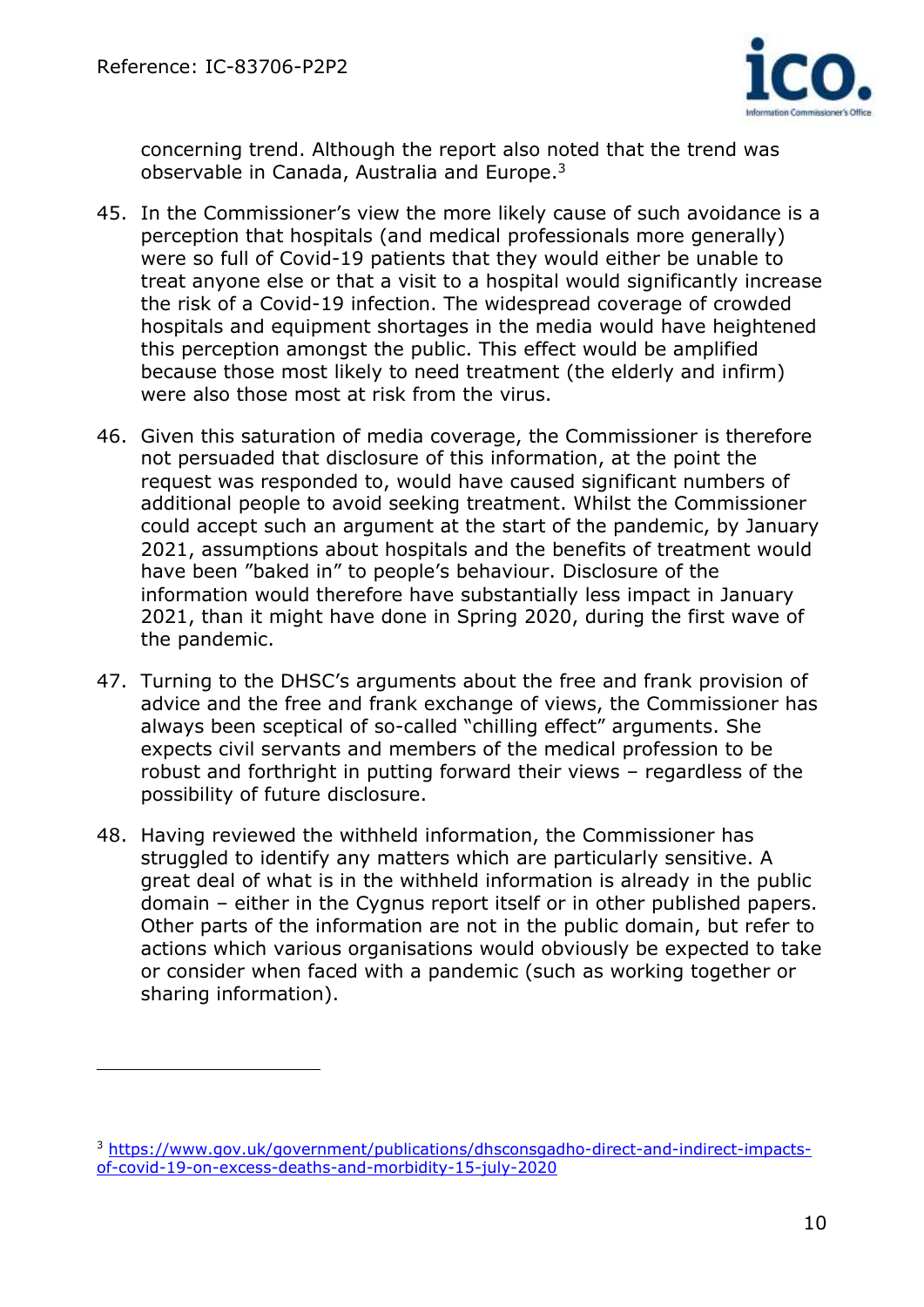

- 49. Whilst the focus of these two limbs of section 36 is on the *principle* of protecting free and frank debate, the Commissioner nevertheless considers that the public interest in maintaining the exemption will be lowest when the information is largely factual or mundane.
- 50. The Commissioner recognises that there is a very strong public interest in understanding how effectively the Government prepared for and has handled, the pandemic. Exercises like Cygnus were designed to test capability and to identify areas of weakness. Therefore it is important to understand whether lessons from Cygnus were properly learned and where appropriate, developed or addressed.
- 51. Furthermore, the Commissioner notes that the second of the two reports relates to proposals for population triage. This relates to a situation whereby the NHS becomes overwhelmed and is unable to treat all those requiring treatment. At that point, tough decisions have to be made as to who will receive treatment (and what treatment they will receive) and who doesn't. These are literally life and death decisions.
- 52. If clinicians (or even politicians) are being asked to make such decisions, it is vital that they are supported by a clear framework and that framework has been the subject of public debate. Any framework must be seen to be fair if it is to demand public confidence. The Commissioner therefore considers that there is a very strong public interest in understanding what considerations the Government has made about how a triage system would operate, when it would be triggered and by whom. This would inform the public and enable them to participate in the debate.
- 53. Having carefully considered the circumstances of this case, the Commissioner is thus satisfied that there is a strong public interest in disclosure of this information and, although the public interest in maintaining the exemption would have also been strong during the early stages of the pandemic, it had declined significantly by the time the request was responded to.
- 54. Whilst the Commissioner accepts that sections 36(2)(b)(i), 36(2)(b)(ii) and 36(2)(c) of the FOIA are all engaged in respect of this particular information, she considers that the balance of the public interest, in these particular circumstances, favours disclosure.